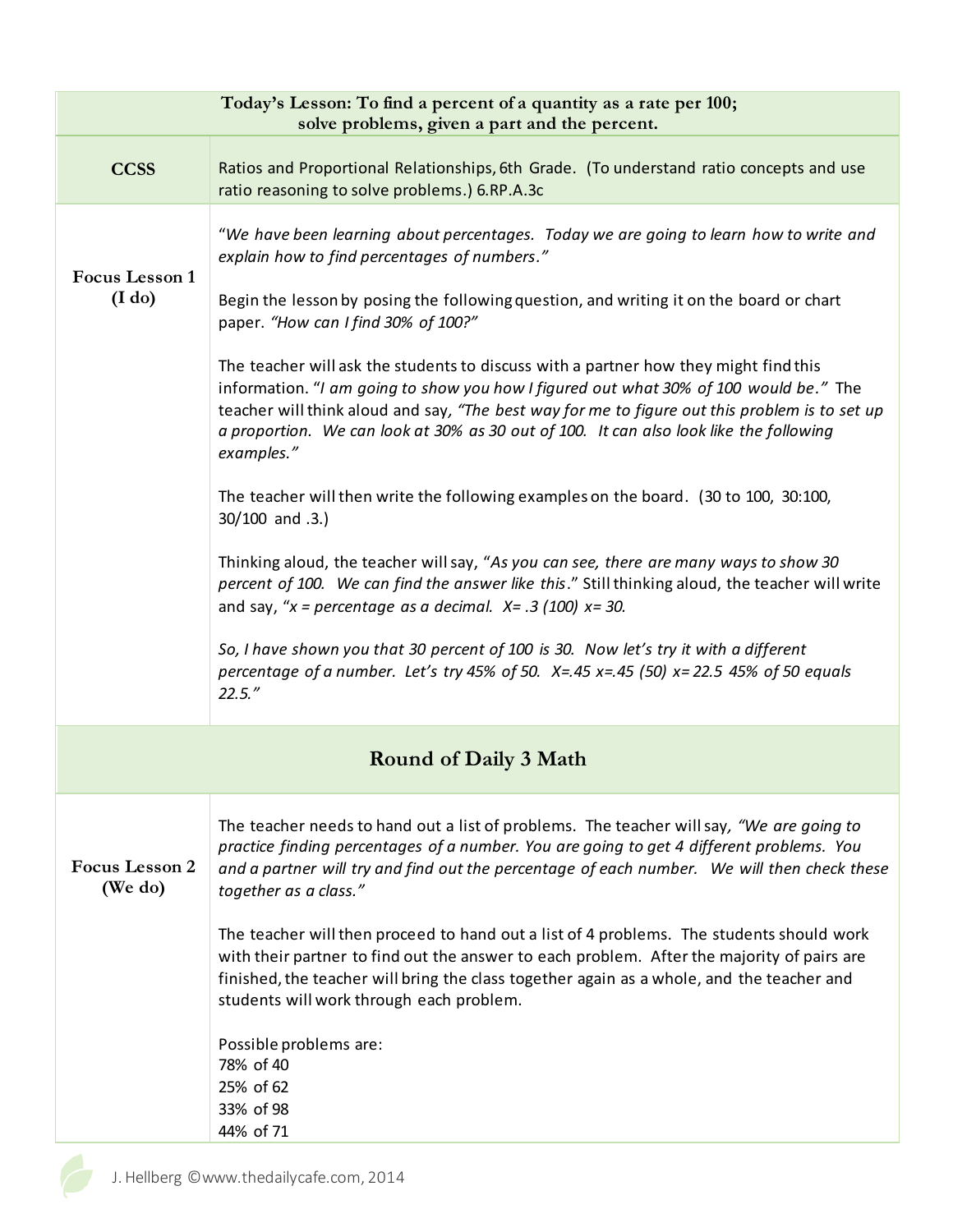| <b>Round of Daily 3 Math</b> |                                                                                                                                                                                                                                                                                                                                                                                                                                                           |  |
|------------------------------|-----------------------------------------------------------------------------------------------------------------------------------------------------------------------------------------------------------------------------------------------------------------------------------------------------------------------------------------------------------------------------------------------------------------------------------------------------------|--|
| Focus Lesson 3<br>(You do)   | The teacher will put the following sentence starter on the white board or chart paper.<br>"To find a percentage of a number, $1 \ldots$ ."<br>Each student should be able to explain the process they go through to find the percentage<br>of a number, in their math journal.<br>Then, the teacher can assign a list of problems for the student to complete on their own.<br>Possible problems are:<br>35% of 22<br>77% of 36<br>50% of 80<br>12% of 52 |  |
| <b>Student Sharing</b>       |                                                                                                                                                                                                                                                                                                                                                                                                                                                           |  |